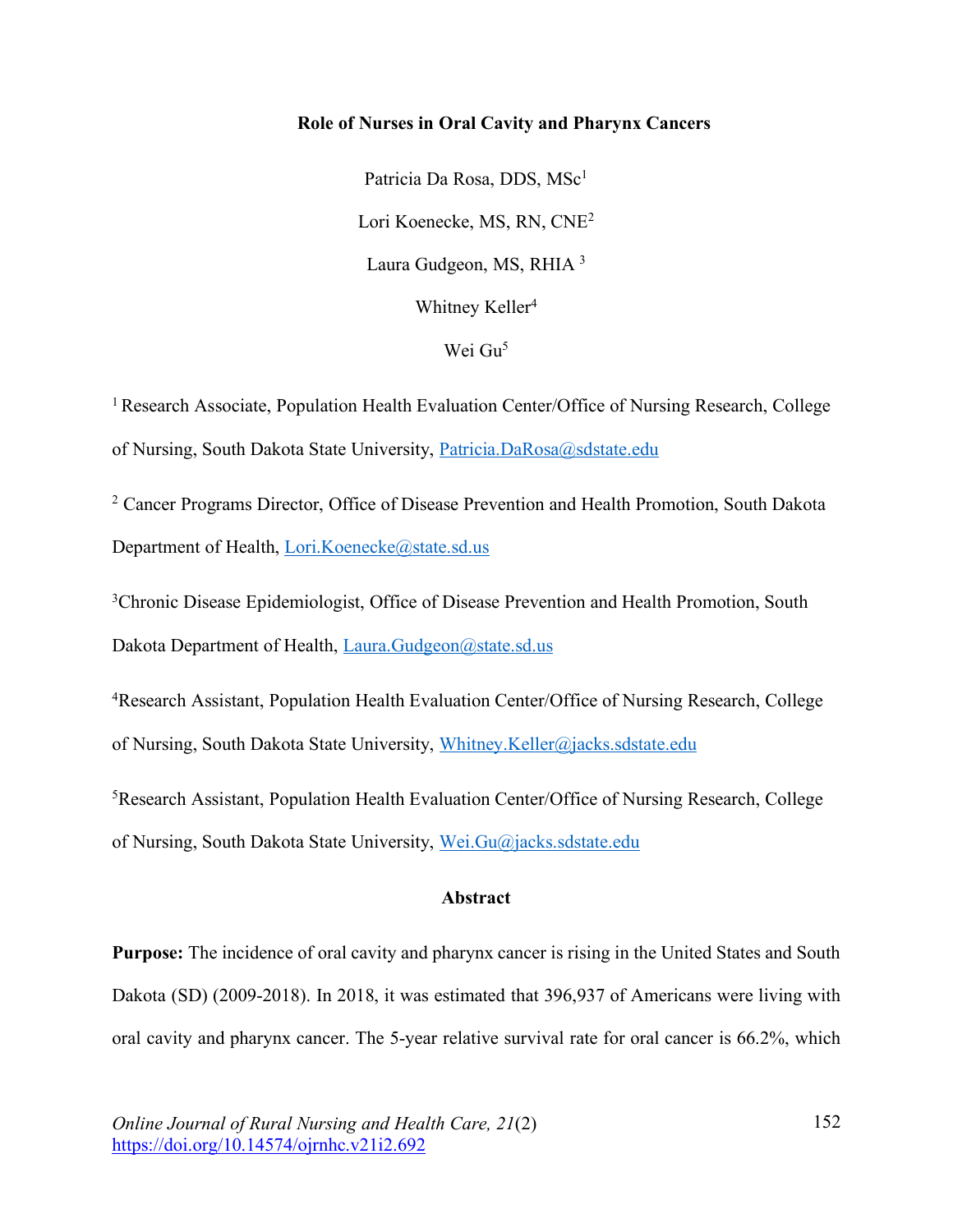is less than the survival rates for breast, colorectum, and prostate cancers. Tobacco and alcohol use and human papillomavirus (HPV<sub>16</sub>) exposure are some of the risk factors for oral cancer. Overall rural populations have higher cancer mortality than no rural population due to higher poverty, lower access to health services, and cigarette use. The purpose of this study is to investigate the prevalence of the oral cancer risk factors (e.g., cigarette smoking), HPV vaccination rates, and to identify the spatial distribution of social and environmental factors (e.g., social vulnerability, dental care access) in SD. Finally, this article discusses how nurses can contribute to oral cancer prevention and early detection.

**Methods:** This descriptive study used data from multiple data sources (e.g., SD Department of Health, HRSA, County Health Rankings). Maps were created using ArcGIS.

**Findings:** From the 66 SD counties, nearly 17% presented high-level shortage scores and were also highly socially vulnerable. HPV vaccination among youth was higher than the national average. Studies showed that improving nurse's knowledge by training on oral cancer is needed and this may increase nurses' practice in oral cancer prevention and control.

**Conclusions:** Primary care professionals like nurse practitioners can assist in early detection of oral cancer and promote awareness of signs and main risk factors in rural areas. As part of the total patient care, nurses hold a vital role in prevention and early detection of oral cancer. These efforts with referral to oral cancer screening are vital for decreasing oral cancers morbidity and mortality rates primarily.

*Keywords:* Rural health, Nurses, oral cancer, dentalcare access, Geographic Information Systems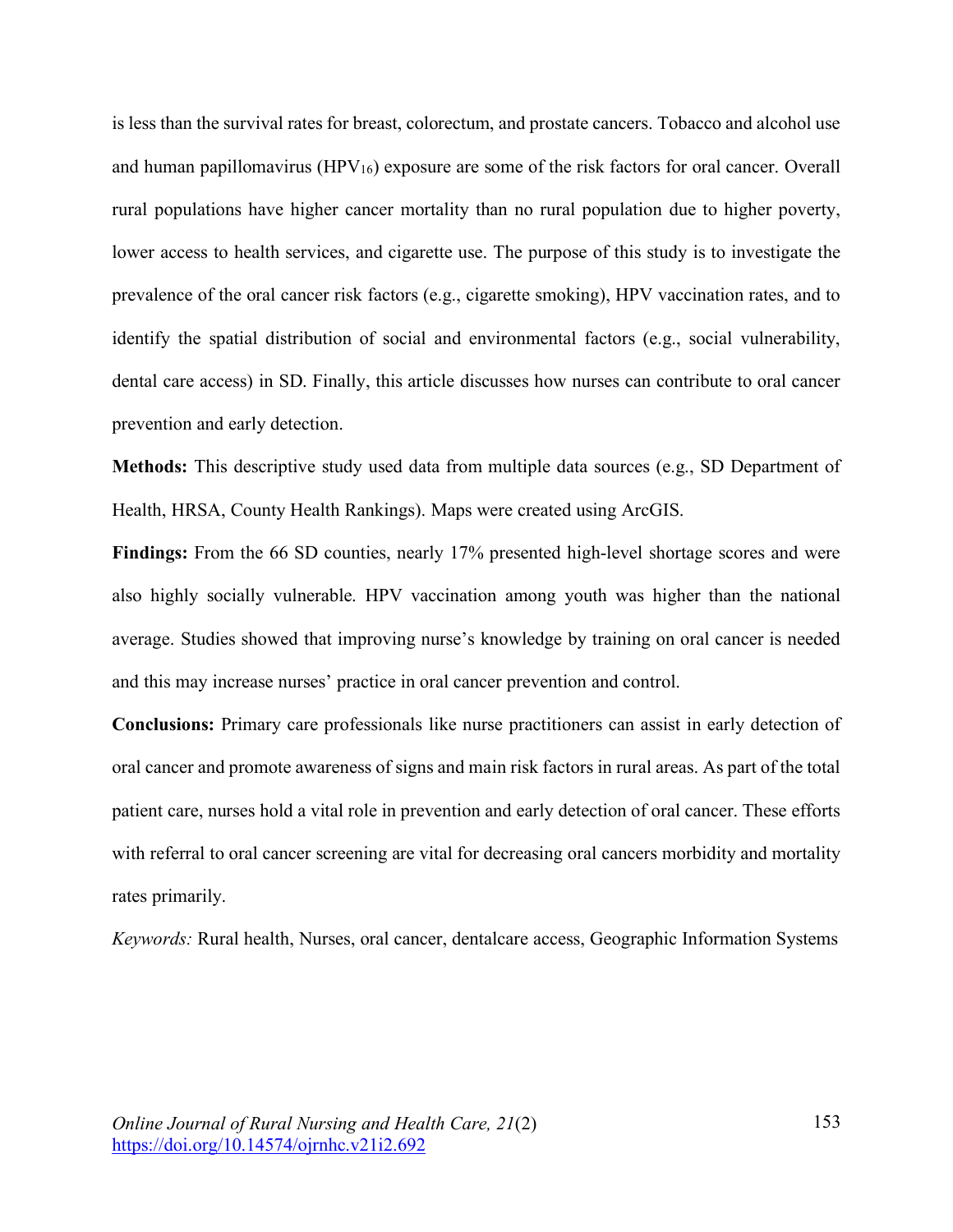### **Role of Nurses in Oral Cavity and Pharynx Cancers**

### **Background and Significance**

Oral cancers, including cancers of the mouth and back of the throat (National Institute of Dental and Craniofacial Research, 2018), account for 3% of all cancers diagnosed and reported annually in South Dakota (SD) and in the United States (U.S.) (U.S. Cancer Statistics Working Group, 2021; South Dakota Cancer Registry, 2020). From 2002-2017, the trends in oral cancer incidence rates for all ages in SD rose 1.7% annually (National Cancer Institute, 2020). A total of 650 new cases (480 male cases and 170 female cases) of oral cancer were diagnosed in SD residents between 2014 to 2018, with 114 oral cancer-related deaths (28 female and 86 male deaths). In the same period, the age-adjusted incidence rate was 12.6 per 100,000 population in SD, a similar rate when compared to the national rate at 12.0 (U.S. Cancer Statistics Working Group, 2021).

The nonmodifiable risk factors for the development of oral cancer include gender and age. Oral cancer diagnoses are significantly higher in men compared to women and most frequently diagnosed among people aged 50–70 years (National Cancer Institute, 2020). The main modifiable risk factors include heavy tobacco and/or alcohol use (National Institute of Dental and Craniofacial Research, 2018). Evidence also shows an association of oral cancer with human papillomavirus strain 16 (HPV<sub>16</sub>) exposure (National Institute of Dental and Craniofacial Research, 2018).

Moreover, studies show that rural populations have an 8% higher cancer mortality due to higher poverty, lower educational attainment, lack of health insurance, public health resources, and access to health services, a higher proportion of elderly, and cigarette use (Blake et al., 2017; Bolin et al., 2015). When compared to metropolitan areas, oral cancer incidence rates are 10.9 per 100,000 people, compared to 12.7 in rural areas, suggesting living in a rural area increases oral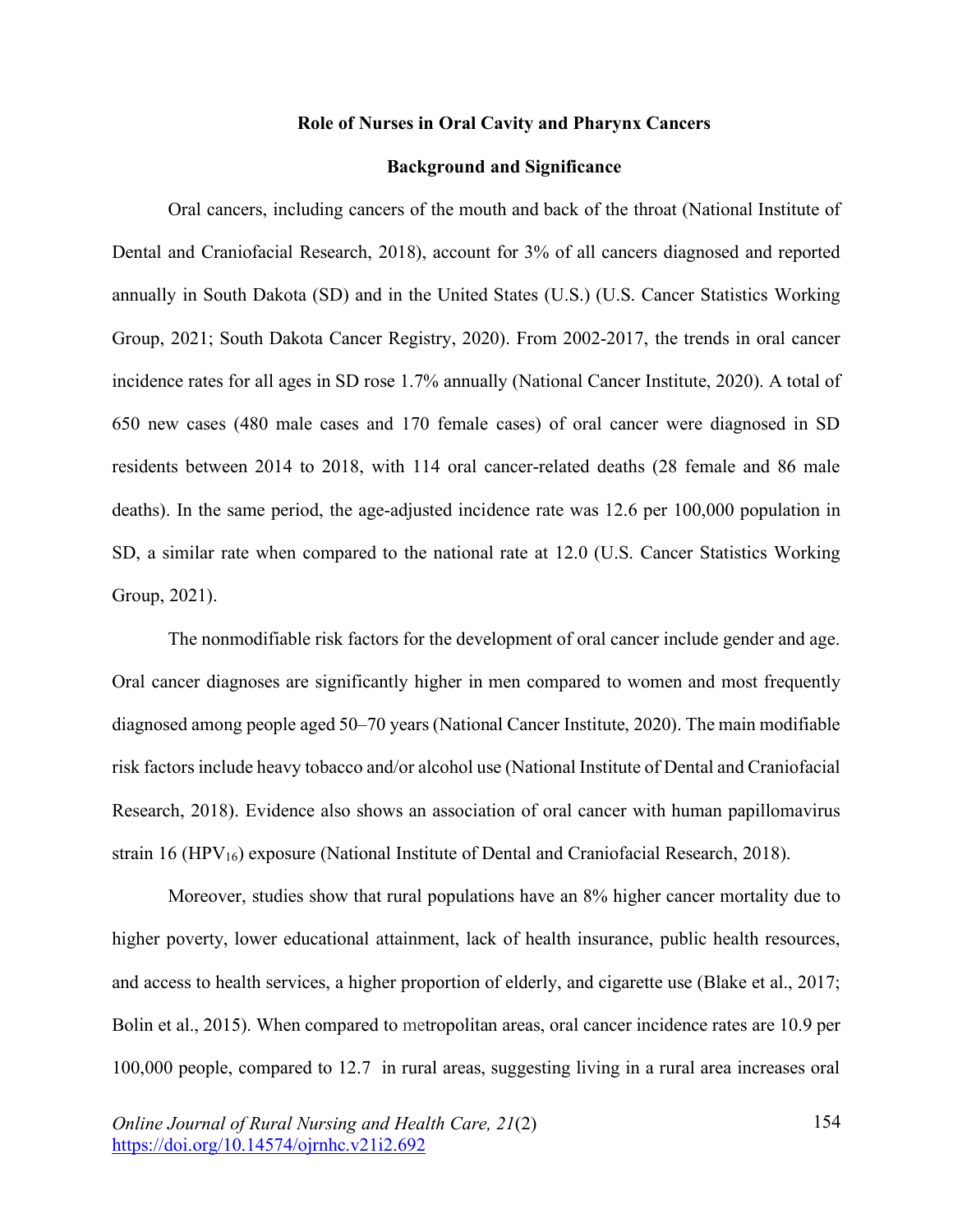cancer risk (Blake et al., 2017). A rural area is classified as any area outside of an urban area, which includes urban clusters (2,500 to 50,000 residents) and urbanized areas (50,000 residents or more) (United States Census Bureau, 2020). In SD just over 50% of residents live in rural areas (Rural Health Information Hub, 2018).

Oral cancer is considered a silent disease and may easily pass undiagnosed since the early signs include ulcerative lesions and red and white patches on the oral mucosal. Thus, early detection and referral of oral cancers are crucial to reduce the likelihood of invasive treatments and improve survival. Studies have also shown that older populations living in rural areas do not seek dental care at the same rate when compared to their urban counterparts (Hamano, et al. 2017). Hence due to the Dental Health Professional Shortage Areas, rural nurses can play an important role in cancer prevention and control during routine medical care by having the opportunity to promote oral cancer awareness among patients at high risk, to identify early symptoms, and to refer patients for further care when symptoms are noted.

To better understand the prevalence and distribution of oral cancer risk factor in SD, the purpose of this study was to (I) investigate the overall prevalence of cigarette smoking among SD adults as well as changes in prevalence of cigarette smoking from 2011 to 2020, (II) examine the latest rates in HPV vaccination rates among youth in SD, and (III) to identify the spatial distribution of social and environmental factors (social vulnerability and dental care access) related to oral cancer in the state. Finally, this article discusses how nurses can contribute to oral cancer prevention and early detection in a largely rural state.

#### **Methods**

This descriptive study uses secondary data from multiple data sources. The percentage of the adult population who report current use (every day or most days) of cigarette and have smoked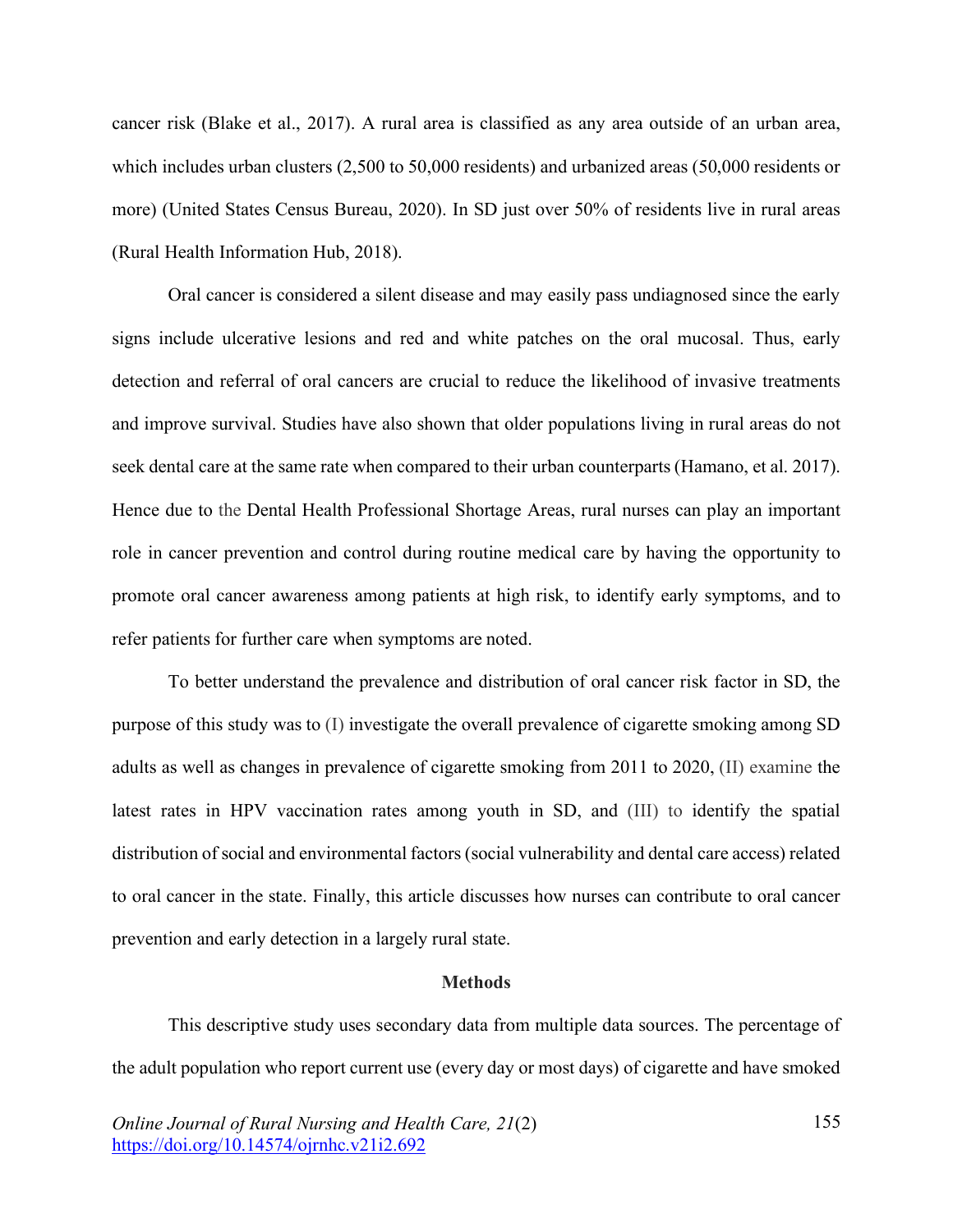at least 100 cigarettes in their lifetime by county was obtained using the 2011-2020 County Health Rankings estimates (County Health Rankings, 2020). The 2019 HPV vaccination rates among 13– 17-year-olds in SD were accessed using the SD Department of Health data (South Dakota Department of Health, 2019). The Social Vulnerability Index (SVI) was obtained from the CDC's Agency for Toxic Substances and Disease (Centers for Disease Control and Prevention [CDC], 2018). Finally, information on the shortage of dental care was obtained from the Health Resources & Services Administration (Health Resources & Services Administration, 2021). Maps were created by the authors using ArcGIS.

### **Results**

## **Tobacco**

In 2020, the estimated prevalence of adult residents currently smoking cigarettes in SD was 18% (South Dakota Department of Health, 2019a), a higher prevalence when compared to the national median of 16% (CDC, 2020a). Males were more likely to smoke cigarettes (21%) than females (17%) (South Dakota Department of Health, 2019a). The prevalence of smokeless tobacco, which also increases risk for oral cancer, was 6% among adults, a higher rate when compared to the national median of 4% (South Dakota Department of Health, 2019).

According to the SD Department of Health (2019a), 70% or more of individuals who smoke and 47% of smokeless tobacco users have been advised to quit by a healthcare professional. However, geographical disparities on cigarette use among SD residents persist. Figure 1 shows county level change in the prevalence of cigarette smoking among adults from 2011 to 2020. Counties with an increase in prevalence of cigarette smoking were shaded in orange, and counties with a decrease of cigarette smoking were shaded in blue. Comparing the absolute change in prevalence between the two 5-year averages (2011-2015 and 2016-2020), 41% (27 counties) of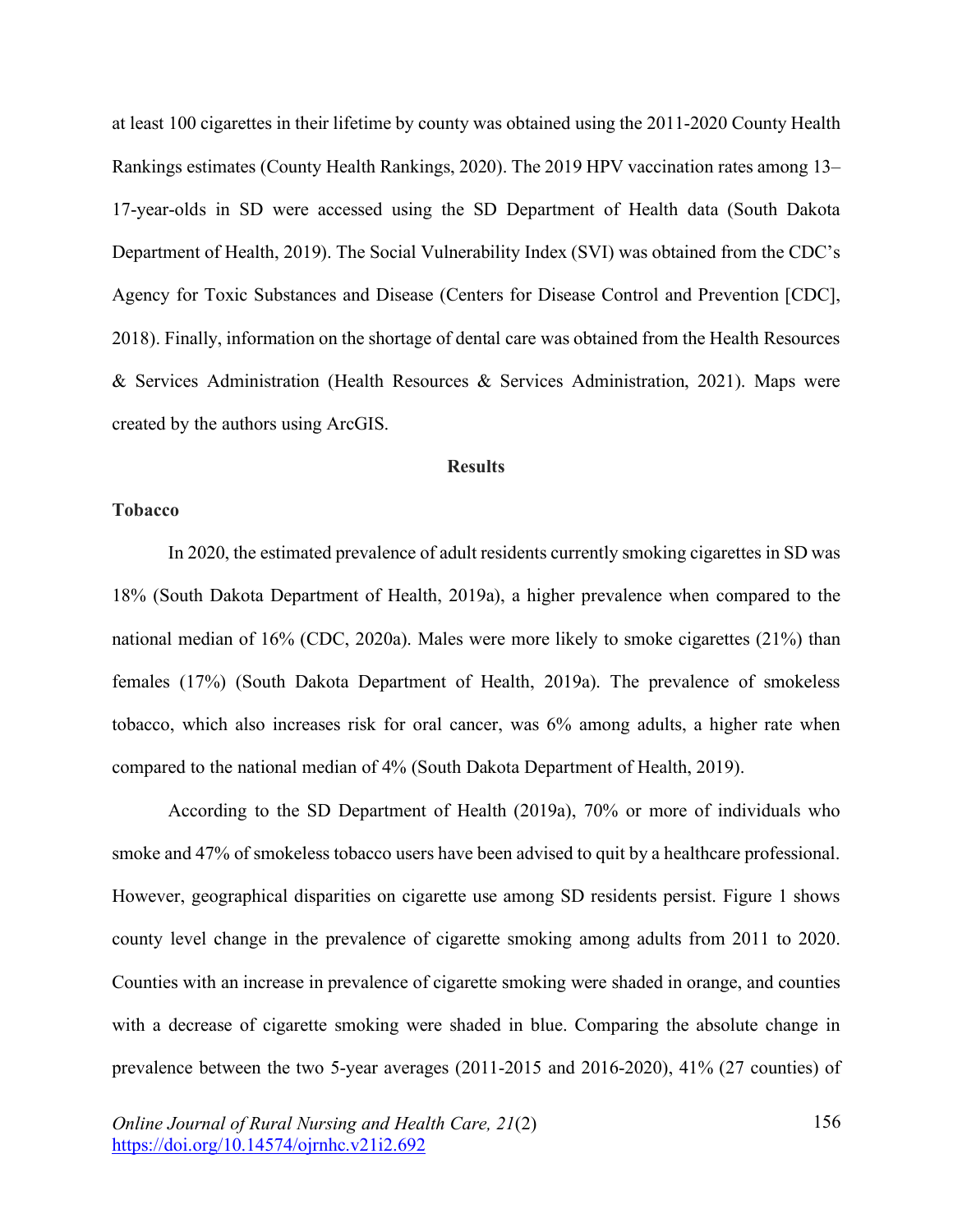the 66 counties had an increase in the prevalence of cigarette smoking. However, improvements have also occurred in more than half of the counties (39 counties) where the absolute change varied from -0.3% to -8.2% during the same period (County Health Rankings, 2020). One of the possible contributing factors is the availability of the SD Quitline service which provides free service, including counseling and medications, for those aiming to quit cigarette smoking, smokeless tobacco, and vaping products (South Dakota Department of Health, 2021a).

### **Figure 1**

*County Level Prevalence of Cigarette Smoking Change from 2011-2015 vs. 2016-2020 in South Dakota*



*Online Journal of Rural Nursing and Health Care, 21*(2) https://doi.org/10.14574/ojrnhc.v21i2.692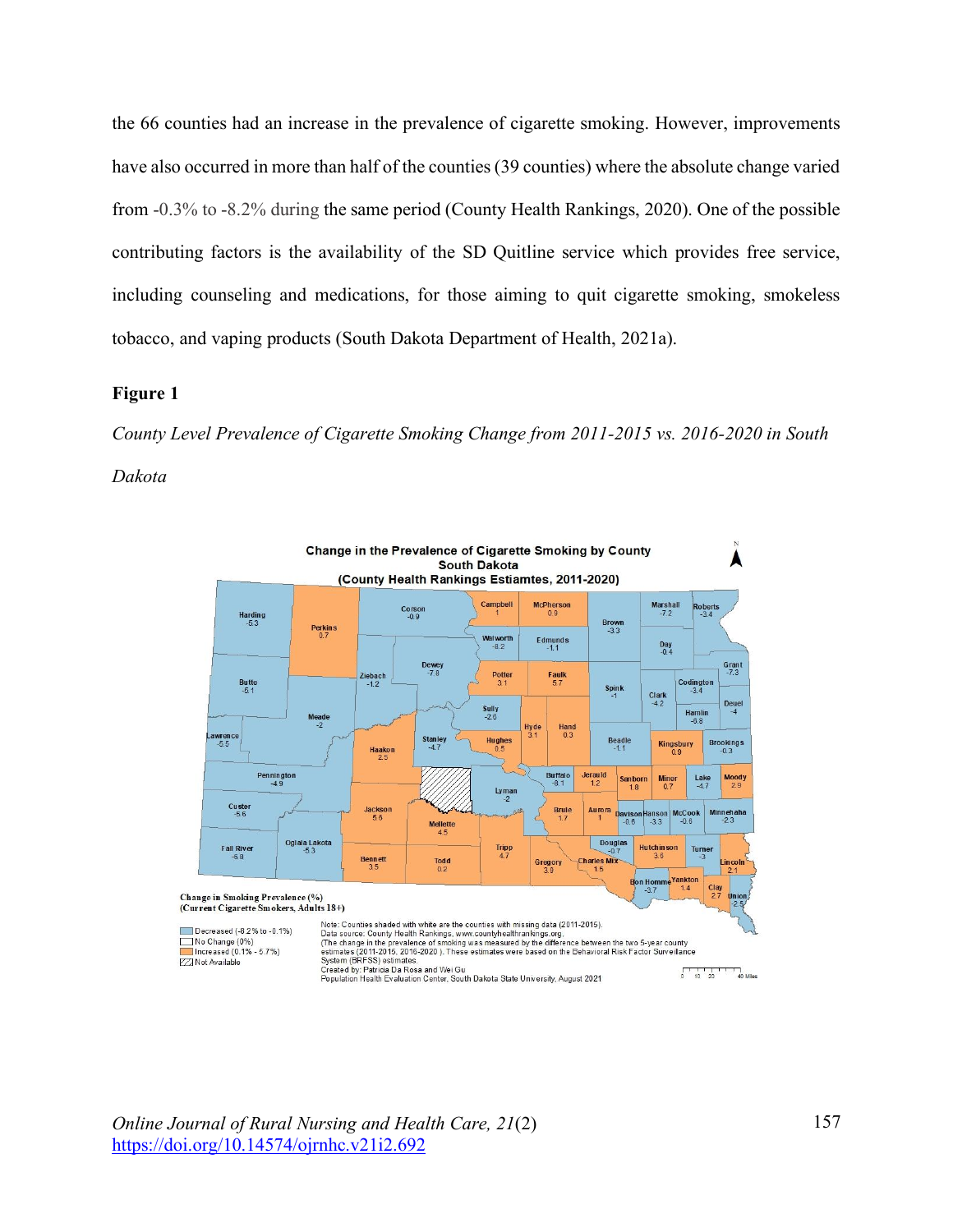# **Human Papillomavirus (HPV)**

In the U.S., incidence rates for oral cavity and pharynx cancers have increased from 2007 to 2016 (Ellington et al., 2020). Due to the increase in oral cancer cases, specifically oropharyngeal cancers, there is indication that the rising trend of new cases is associated with  $HPV_{16}$ . It is reported that 70% of oropharyngeal cancers in the U.S. was associated with HPV infection in patients with previous exposure to the virus (Centers for Disease Control and Prevention, 2020b). In SD this 13 year period, nearly 5,000 cancers were diagnosed in a location that potentially resulted from HPV infection, with head/ neck and oral cancers accounting for almost 45% of the cases (South Dakota Department of Health, 2019a). Thus, the HPV vaccine is crucial in the prevention against HPV infections and reducing the risk to oral cancers (Centers for Disease Control and Prevention, 2020b). Although the goal of HPV vaccination is 80% in the *Healthy People 2030*, the national average of HPV vaccination among adolescents ages 13 to 15 is only 48% (U.S. Department of Health and Human Services, 2020). In SD, more than 2 in 3 adolescents (73.6%) have started the HPV vaccination series, with more than half (61.2%) of adolescents up to date on the HPV vaccination series in 2019, a significant increase from 2016 (Figure 2) (South Dakota Department of Health, 2019b). However, despite HPV vaccination protecting individuals from ever developing these cancers, including oral cancer, SD ranked 31<sup>st</sup> nationally for up-to-date HPV vaccination rates in adolescents in 2019 (South Dakota Department of Health, 2019b). Education about healthy lifestyle choices, such as the benefits of HPV vaccination, assists in primary prevention against oral cancer.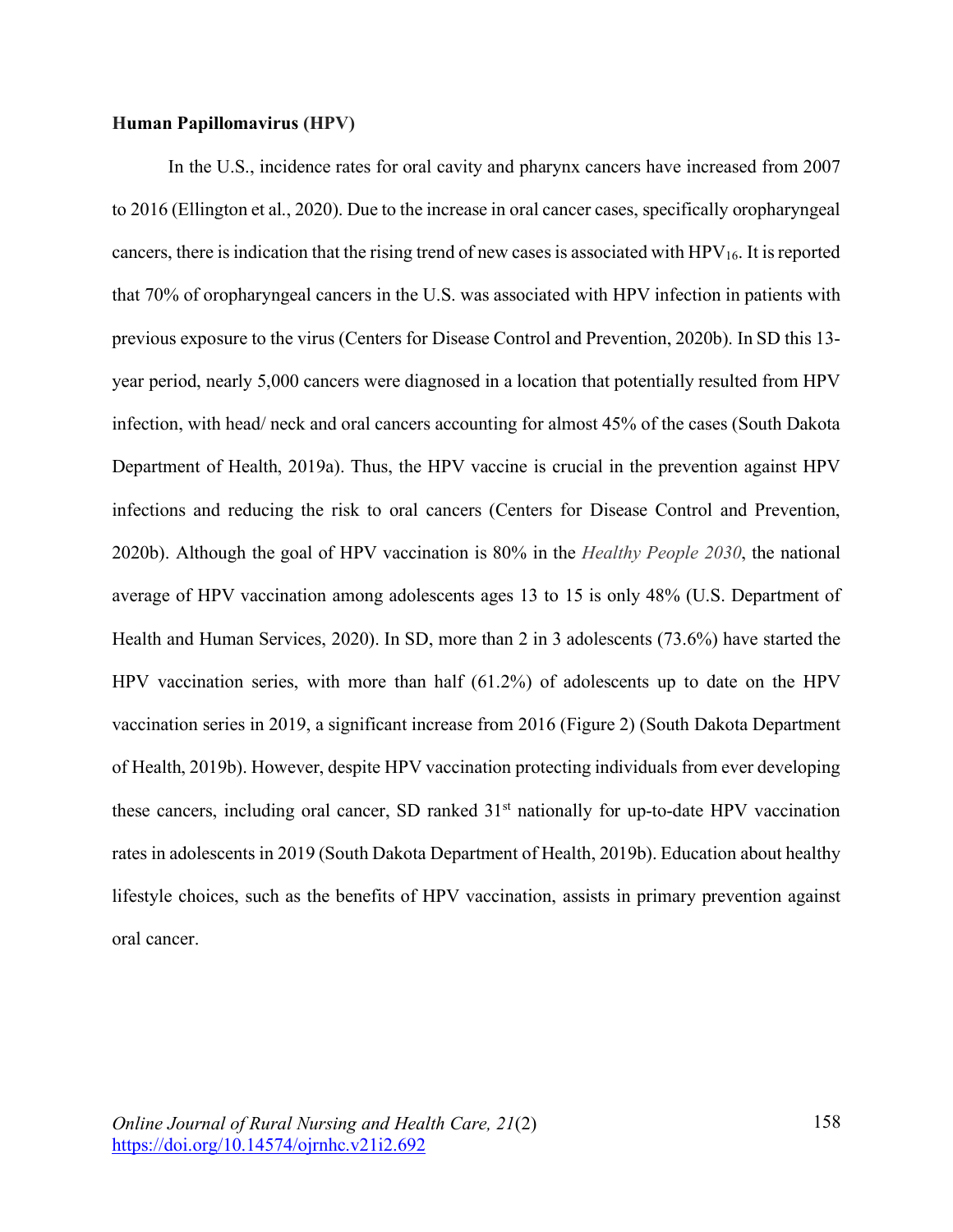## **Figure 2**



*2016-2019 National HPV Immunization Survey Data for Teens (ages 13-17) in South Dakota*

Data source: South Dakota Department of Health (SD DOH)

### **Access to Healthcare**

Disparities in access to preventive health services and social vulnerability are important factors that contribute to poor oral health outcomes in rural areas. One way of measuring access to dental care is to use the county level Health Professional Shortage Area (HPSA) scores (Health Resources & Service Administration, 2021). Scores range from 1 to 25, and the higher score means the area needs greater priority of dental health care. Four criteria are used to evaluate HPSA score: (a) population-to-provider ratio, (b) percent of population below 100% of the Federal Poverty Level (FPL), (c) water fluoridation status, and (d) travel time to the nearest source of care (NSC) outside the HPSA designation area. To investigate the shortage of dental care in SD, we classified three levels of shortage: (a) low shortage with a HPSA score from 4 to 13, (b) median shortage with a HPSA score from 14 to 16, and (c) high shortage with a HPSA score from 17 to 25. These

*Online Journal of Rural Nursing and Health Care, 21*(2) https://doi.org/10.14574/ojrnhc.v21i2.692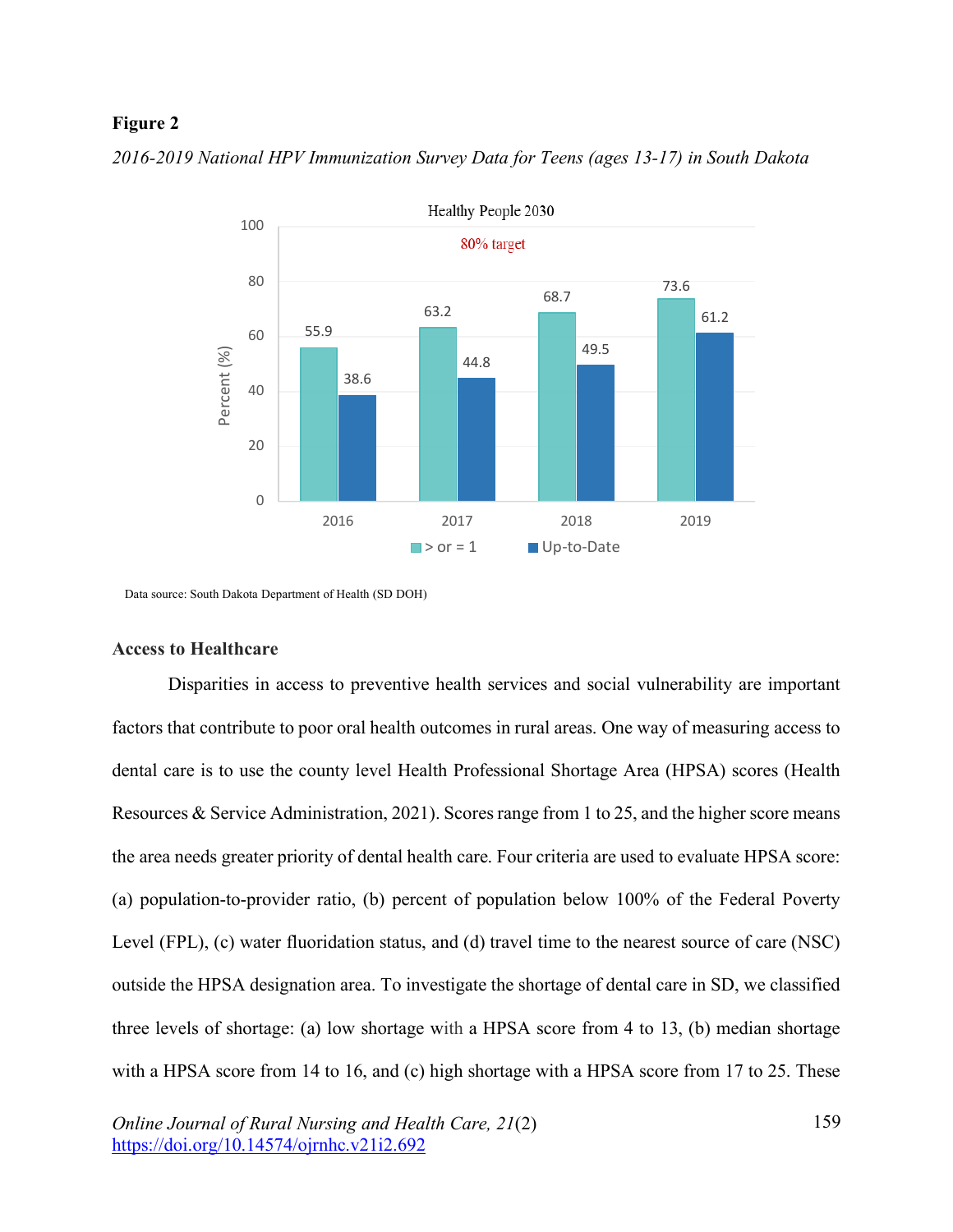three categories are depicted in Figure 3. Counties with a median-level shortage score and a highlevel shortage score are shaded with light blue and dark blue, respectively. The second layer presented in the map is the Social Vulnerability Index (SVI). SVI is the percentile ranking with values from 0 to 1. Higher values indicate greater vulnerability. We considered counties with SVI score greater than 0.8 as highly socially vulnerable. As depicted in Figure 3, one in four counties are considered median to high shortage areas for dental care in the state. It is important to note that in Minnehaha County, the most populated county in the state, only part of the County is considered median shortage area.

# **Figure 3**

*Spatial Distribution of Dental Health Professional Shortage Area (2021) and Social Vulnerability (2018) in South Dakota* 



*Online Journal of Rural Nursing and Health Care, 21*(2) https://doi.org/10.14574/ojrnhc.v21i2.692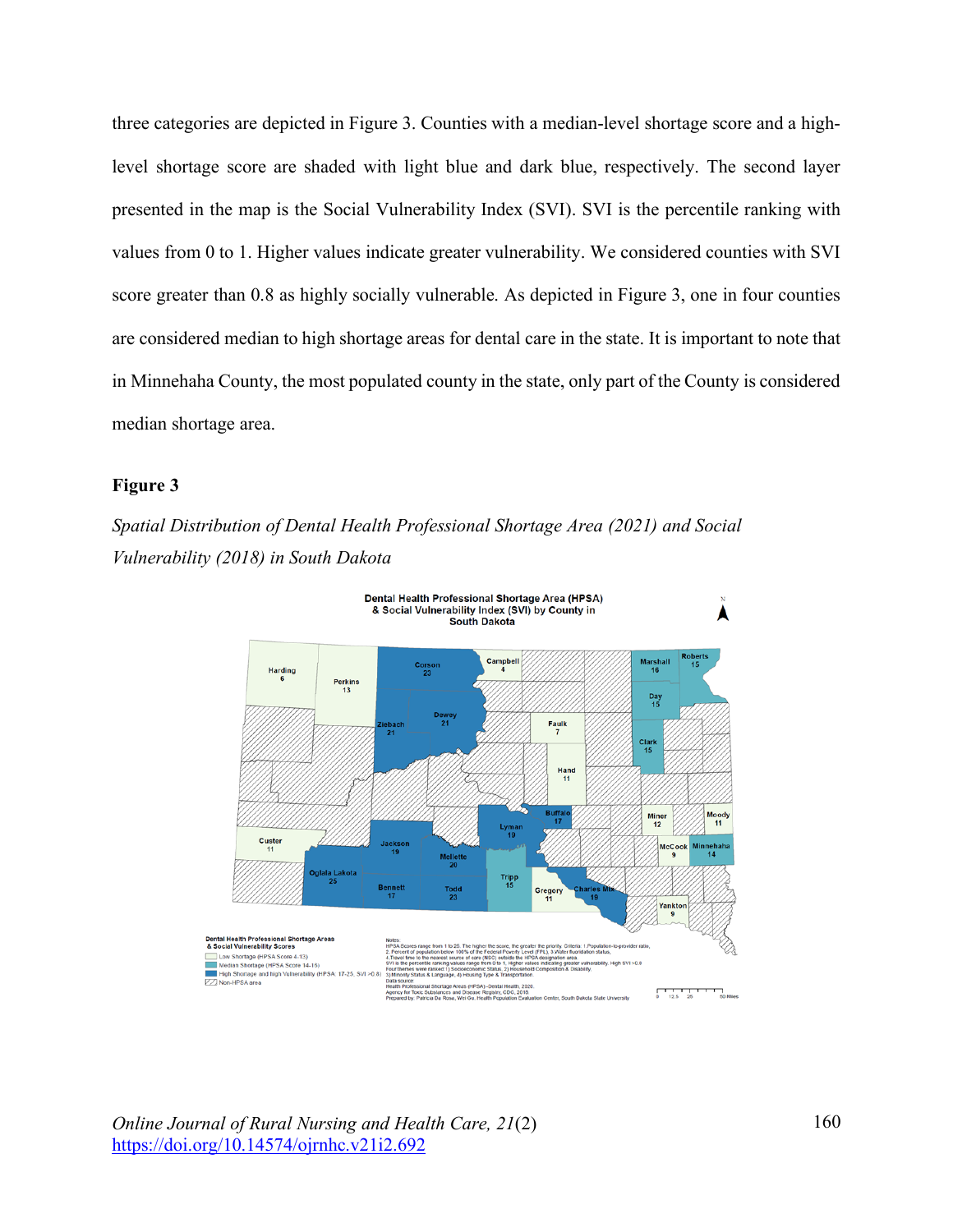The counties with high-level shortage scores and highly socially vulnerable are Bennett County, Buffalo County, Charles Mix County, Corson County, Dewey County, Jackson County, Lyman County, Mellette County, Oglala Lakota County, Todd County, and Ziebach County.

### **Early Detection and Role of Nurses**

The 5-year relative survival rate for oral cancer is 66.2%, which is less than the survival rates for breast (90%), colorectal (80%), and prostate cancers (90%) (American Cancer Society, 2021). Although no population-based screening programs exists for oral cancer, early diagnosis of cancer has the potential to lower likelihood of mortality, especially for high-risk populations. Often oral cancer screening is performed by dentists; however, primary care providers also play an important role in the early detection of these cancers and subsequent referral of those exhibiting symptoms. In addition, nurses can promote awareness of oral cancer signs and risk factors (e.g., health habits, lifestyle and behaviors) (The United States Preventive Services Task Force, 2013; Walker et al., 2018).

Nurses play an important role in prevention and early detection of cancers because health promotion and disease prevention are essential components of nursing education programs (Li et al., 2020). A recent study showed that 91.5% of nurses think that oral cancer screening for adults is important and 83% of nurses trusted their ability to perform an oral cancer examination (Li et al., 2020). However, the same study suggests that only 39.3% of public health nurses believed nurses have overall sufficient oral cancer education and 46.7% of these nurses believed that sufficient training would increase oral cancer screening by nurses (Li et al., 2020). Furthermore, only 36.1% of these nurses believe that there is sufficient oral cancer screening training currently available (Li et al., 2020). These study results suggest that providing additional training to nurses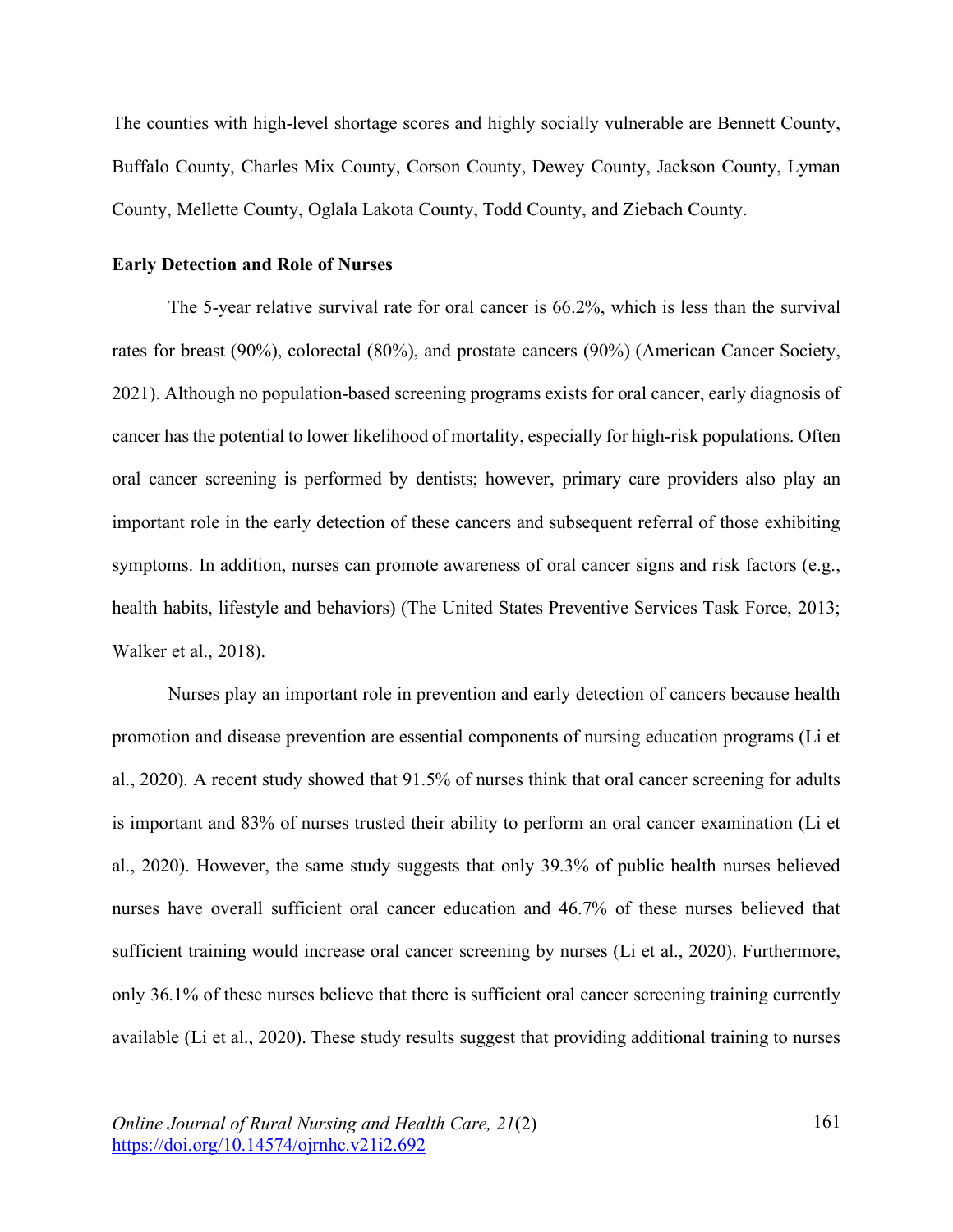on the detection of oral cancer may increase practice behaviors for oral cancer screenings and awareness.

Research suggests that additional training improves nurses' knowledge on oral health care, and oral cancer awareness (Maramaldi et al., 2018). In a recent study, 85% of nurses were aware of risk factors of oral cancer, though only 38% regularly informed patients of oral cancer risk factors during hospital admissions (Priyadharshni & Sivakumar, 2019). Training nurses on providing oral screening examinations as part of routine care is also necessary (Priyadharshni & Sivakumar, 2019). In areas with shortage of dental professionals, rural nurses may have the opportunity to identify high-risk populations (e.g., rural elderly population with long history of tobacco and/or alcohol use) more often than dental professionals. Nonetheless, it is also important to recognize that nurses have a busy routine and, thus an oral assessment should not create extra burden to the nurses' routine. A study carried out by Anderson et al. (2001) showed that after a two-hour training, nurses took on average less than five minutes to complete an oral examination.

Additionally, nurses may assist in the oral cancer prevention efforts by encouraging HPV vaccination (South Dakota Department of Health, 2021b) among adolescents ages 13 to 17. For instance, HPV vaccination is recommended at the same time as other vaccines such as Tdap and Meningococcal. This vaccine also protects against other cancers such as cervical and anal cancers. Finally, by educating about the risks of tobacco and alcohol use and promoting tobacco cessation services, nurses can assist in the reduction of the leading cause of preventable disease, disability, and deaths in rural areas therefore reducing geographical disparities in health.

### **Conclusions**

Although oral cavity and pharynx cancers are primarily preventable, the incidence of oral cancer is rising nationally*.* In SD, where the incidence rate of oral cancer was rising (2002-2017),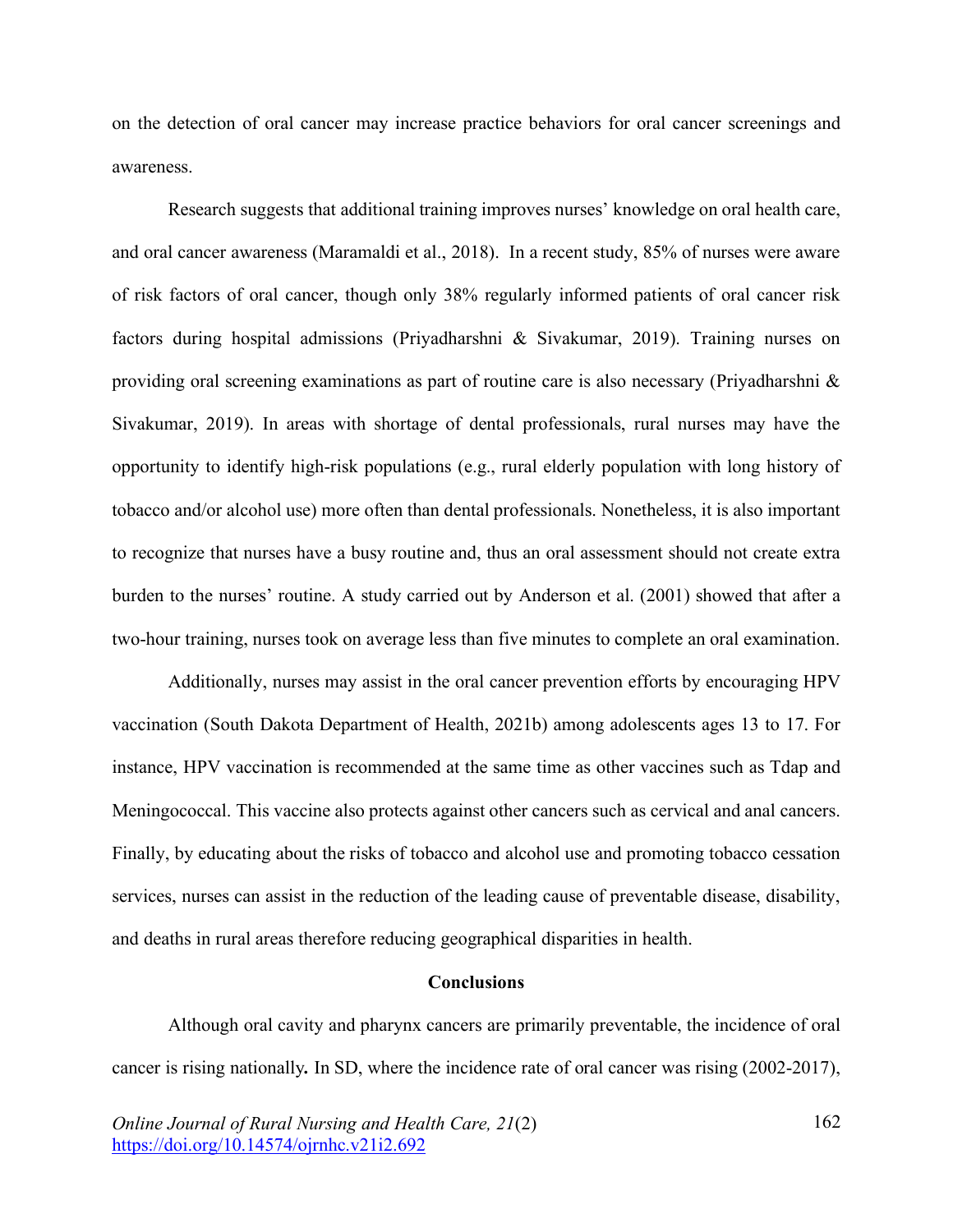we found that five counties showed not only a high prevalence of cigarette smoking but also a high-level of HPSA score and Social Vulnerability Index. Additionally, more than half of the counties are considered shortage areas for dental care. In this context, rural nurses have an imperative role in promoting the primary and secondary cancer prevention strategies. Reducing the modifiable risk factors (e.g., tobacco use, heavy alcohol consumption, and exposure to  $HPV_{16}$ ) and promoting prevention efforts (e.g., HPV vaccination among youth and cessation from alcohol and tobacco use) are crucial for oral cancer prevention and control. In addition, nurses are the front-line workers in health care who can provide information on oral cancer screening and referrals of patients who are at higher risk (e.g., males, aged 50 and older, with history of heavy smoking). These efforts are vital for decreasing oral cancer morbidity and mortality rates primarily in rural areas.

### **References**

- American Cancer Society. (2021). Cancer facts and figures 2021. *American Cancer Society*. https://www.cancer.org/research/cancer-facts-statistics/all-cancer-facts-figures/cancerfacts-figures-2021.html
- Andersson, P., Persson, L., Hallberg, I. R., & Renvert, S. (1999). Testing an oral assessment guide during chemotherapy treatment in a Swedish care setting: A pilot study. *Journal of Clinical Nursing*, *8*(2), 150-158. https://doi.org/10.1046/j.1365-2702.1999.00237.x
- Blake, K., Moss, J., Gaysynsky, A., Srinivasan, S., & Croyle, R. (2017). Making the case for investment in rural cancer control: An analysis of rural cancer incidence, mortality, and funding trends. *Cancer Epidemiology, Biomarkers & Prevention, 26,* 992-997. https://doi.org/10.1158/1055-9965.EPI-17-0092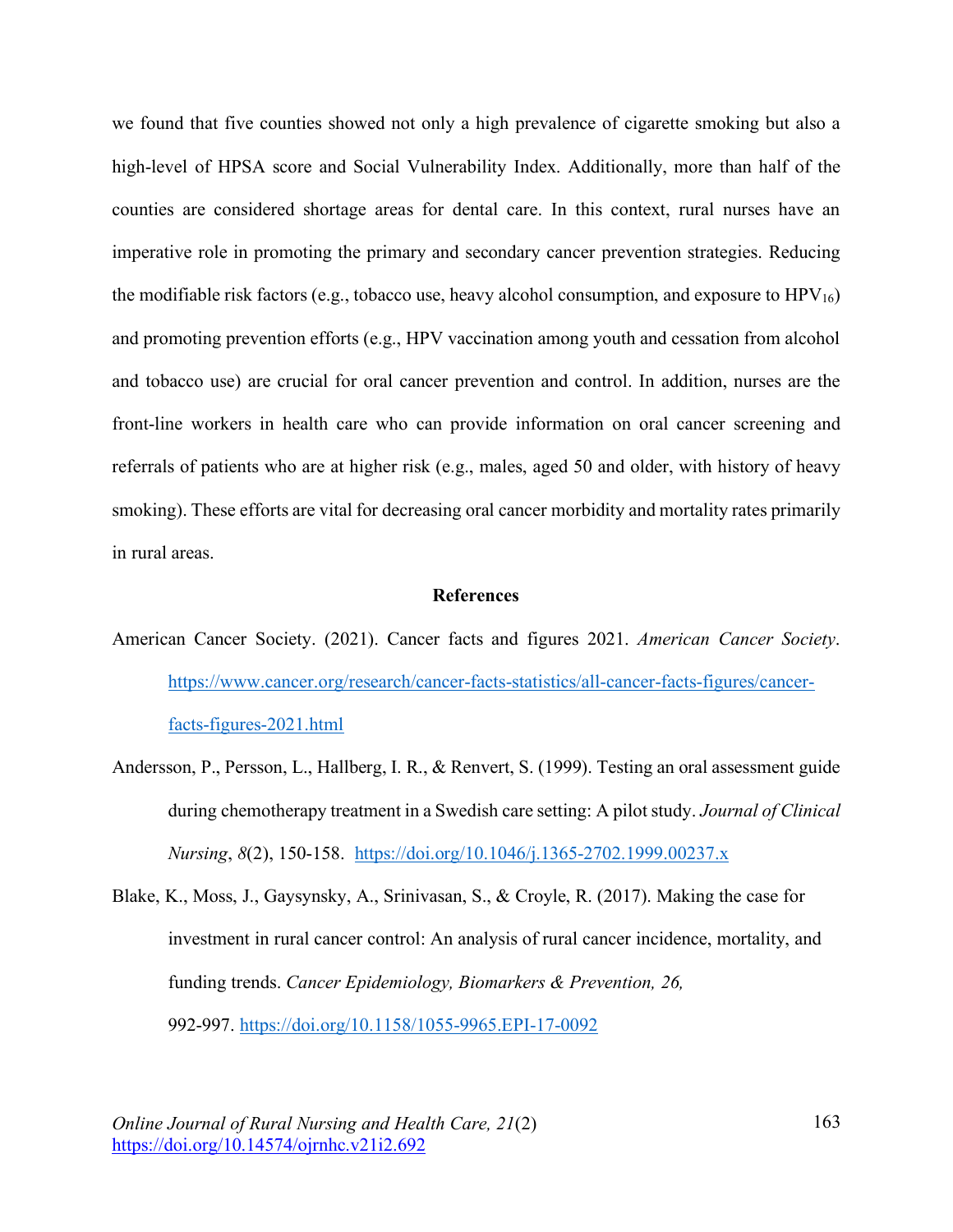- Bolin, J., Bellamy, G., Ferdinand, A., Vuong, A. M., Kash, B., Schulze, A., & Helduser, J. (2015). Rural Healthy People 2020: New decade, same challenges. *The Journal of Rural Health*, *31,* 326-333. https://doi.org/10.1111/jrh.12116
- Centers for Disease Control and Prevention. (2018). *CDC Social Vulnerability Index.* Agency for Toxic Substances and Disease Registry/ Geospatial Research, Analysis, and Services Program. Centers for Disease Control and Prevention. https://www.atsdr.cdc.gov/placeand health/svi/data\_documentation\_download.html.
- Centers for Disease Control and Prevention. (2020a). *National Center for Chronic Disease Prevention and Health Promotion, Division of Population Health. BRFSS Prevalence & Trends Data [online].* https://www.cdc.gov/brfss/brfssprevalence/
- Centers for Disease Control and Prevention. (2020b). *HPV and Oropharyngeal cancer.* CDC. https://www.cdc.gov/cancer/hpv/basic\_info/hpv\_oropharyngeal.htm
- County Health Rankings. (2020). *County health rankings*. County health rankings & roadmaps. www.countyhealthrankings.org
- Ellington T., Henley, S., Senkomago V., et al. (2020). Trends in incidence of cancers of the oral cavity and pharynx. *Morbidity and Mortality Weekly Report, 69,* 433–438. https://doi.org/10.15585/mmwr.mm6915a1
- Hamano, T., Takeda, M., Tominaga, K., Sundquist, K., & Nabika, T. (2017). Is accessibility to dental care facilities in rural areas associated with number of teeth in elderly residents? *International Journal of Environmental Research and Public Health*, *14*(3), 327. https://doi.org/10.3390/ijerph14030327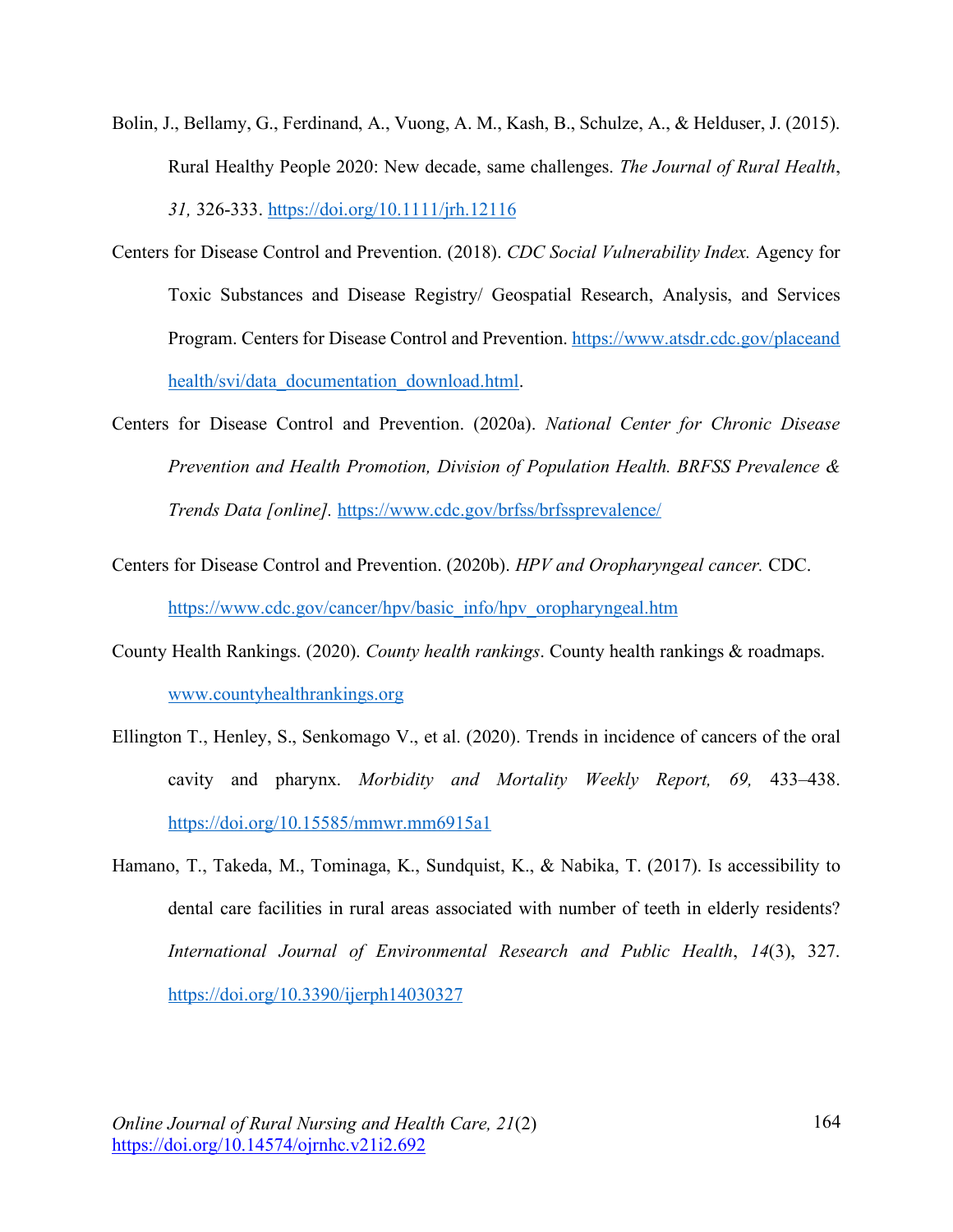- Health Resources & Service Administration (2021). *Health Professional Shortage Areas: Dental Care.* Health Resources & Service Administration. https://data.hrsa.gov/data/ download#SHORT
- Li, H. W., Huang, C. H., Chou, C., & Wang, T. F. (2020). Knowledge, attitudes, practice and related factors of oral cancer prevention among public health nurses in Taiwan. *European Journal of Cancer Care, 29*, e13262. https://doi.org/10.1111/ecc.13262
- Maramaldi, P., Cadet, T., Burke, S., LeCloux, M., White, E., Kalenderian, E., & Kinnunen, T. (2018). Oral health and cancer screening in long-term care nursing facilities: Motivation and opportunity as intervention targets. *Gerodontology, 35*, 407–416. https://doi.org/ 10.1111/ger.12365
- National Institute of Dental and Craniofacial Research. (2018). *Oral cancer*. National Institute of Health. https://www.nidcr.nih.gov/health-info/oral-cancer/more-info
- National Cancer Institute. (2020). *Cancer Stat Facts: Oral Cavity and Pharynx Cancer*. National Institute of Health. https://seer.cancer.gov/statfacts/html/oralcav.html
- Priyadharshni, S. & Sivakumar, S. (2019). Awareness about oral cancer among nurses in Saveetha Medical College – A questionnaire-based study. *Drug Intervention Today, 11,* 118-121.
- Rural Health Information Hub. (2018). *South Dakota.* Rural Health Information Hub. https://www.ruralhealthinfo.org/states/south-dakota
- South Dakota Department of Health. (2019a). *Tobacco use*. SDDOH. https://doh.sd.gov/statistics/2019BRFSS/Tobacco.pdf
- South Dakota Department of Health. (2019b). *HPV vaccine information*. SDDOH. https://doh.sd.gov/family/childhood/immunization/HPV\_Vaccine.aspx